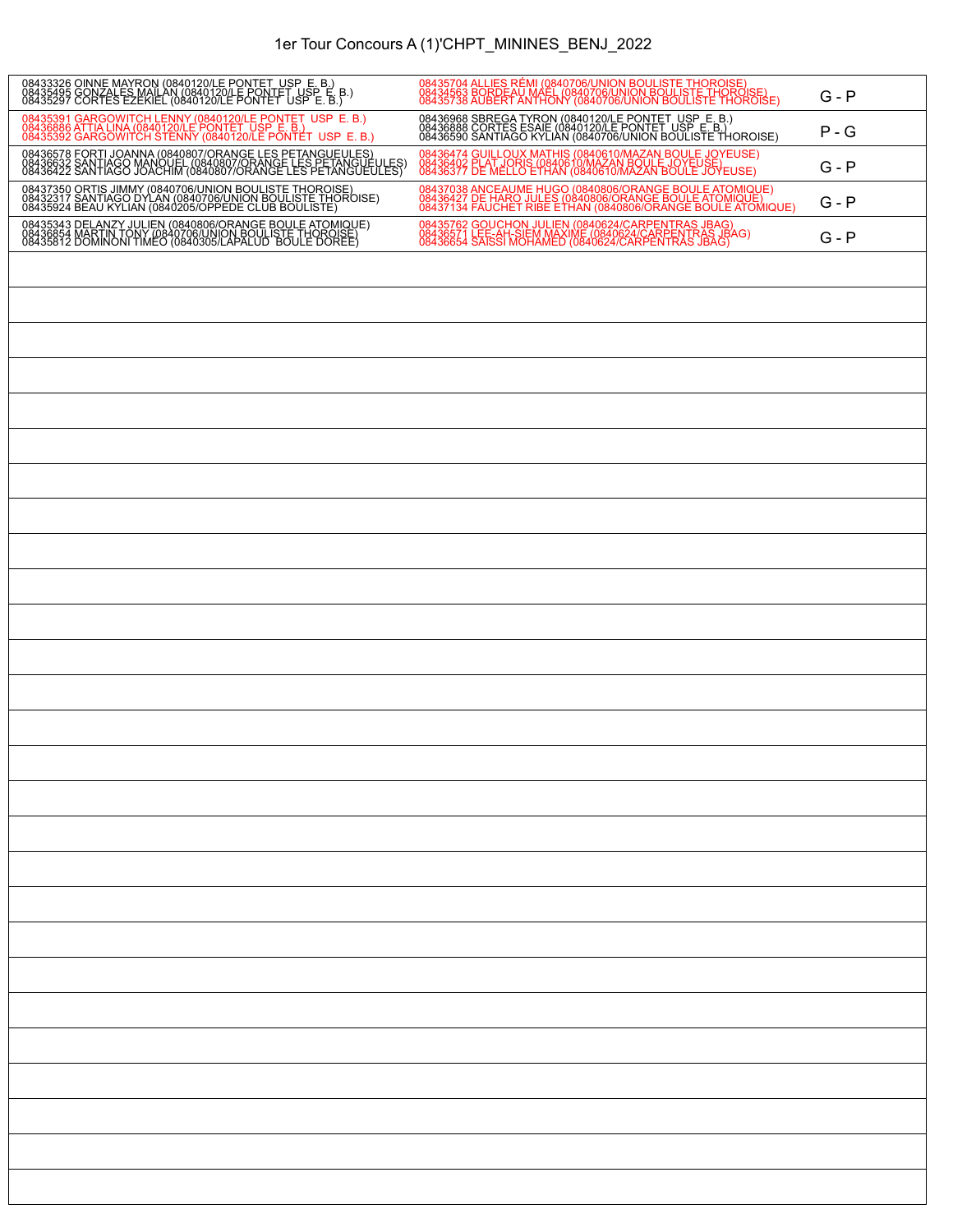## Cadrage Concours A (1)'CHPT\_MININES\_BENJ\_2022

| 08435343 DELANZY JULIEN (0840806/ORANGE BOULE ATOMIQUE)<br>08436854 MARTIN TONY (0840706/UNION BOULISTE THOROISE)<br>08435812 DOMINONI TIMEO (0840305/LAPALUD BOULE DOREE)            | Office                                                                                                                                                                 |         |
|---------------------------------------------------------------------------------------------------------------------------------------------------------------------------------------|------------------------------------------------------------------------------------------------------------------------------------------------------------------------|---------|
| 08436578 FORTI JOANNA (0840807/ORANGE LES PETANGUEULES)<br>08436632 SANTIAGO MANOUEL (0840807/ORANGE LES PETANGUEULES)<br>08436422 SANTIAGO JOACHIM (0840807/ORANGE LES PETANGUEULES) | Office                                                                                                                                                                 |         |
| 08437350 ORTIS JIMMY (0840706/UNION BOULISTE THOROISE)<br>08432317 SANTIAGO DYLAN (0840706/UNION BOULISTE THOROISE)<br>08435924 BEAU KYLIAN (0840205/OPPEDE CLUB BOULISTE)            | Office                                                                                                                                                                 |         |
| 08436968 SBREGA TYRON (0840120/LE PONTET USP_E. B.)<br>08436888 CORTES ESAIE (0840120/LE PONTET USP_E. B.)<br>08436590 SANTIAGO KYLIAN (0840706/UNION BOULISTE THOROISE)              | 08433326 OINNE MAYRON (0840120/LE PONTET_USP_E. B.)<br>08435495 GONZALES MAILAN (0840120/LE PONTET_USP_E. B.)<br>08435297 CORTES EZEKIEL (0840120/LE PONTET_USP_E. B.) | $P - G$ |
|                                                                                                                                                                                       |                                                                                                                                                                        |         |
|                                                                                                                                                                                       |                                                                                                                                                                        |         |
|                                                                                                                                                                                       |                                                                                                                                                                        |         |
|                                                                                                                                                                                       |                                                                                                                                                                        |         |
|                                                                                                                                                                                       |                                                                                                                                                                        |         |
|                                                                                                                                                                                       |                                                                                                                                                                        |         |
|                                                                                                                                                                                       |                                                                                                                                                                        |         |
|                                                                                                                                                                                       |                                                                                                                                                                        |         |
|                                                                                                                                                                                       |                                                                                                                                                                        |         |
|                                                                                                                                                                                       |                                                                                                                                                                        |         |
|                                                                                                                                                                                       |                                                                                                                                                                        |         |
|                                                                                                                                                                                       |                                                                                                                                                                        |         |
|                                                                                                                                                                                       |                                                                                                                                                                        |         |
|                                                                                                                                                                                       |                                                                                                                                                                        |         |
|                                                                                                                                                                                       |                                                                                                                                                                        |         |
|                                                                                                                                                                                       |                                                                                                                                                                        |         |
|                                                                                                                                                                                       |                                                                                                                                                                        |         |
|                                                                                                                                                                                       |                                                                                                                                                                        |         |
|                                                                                                                                                                                       |                                                                                                                                                                        |         |
|                                                                                                                                                                                       |                                                                                                                                                                        |         |
|                                                                                                                                                                                       |                                                                                                                                                                        |         |
|                                                                                                                                                                                       |                                                                                                                                                                        |         |
|                                                                                                                                                                                       |                                                                                                                                                                        |         |
|                                                                                                                                                                                       |                                                                                                                                                                        |         |
|                                                                                                                                                                                       |                                                                                                                                                                        |         |
|                                                                                                                                                                                       |                                                                                                                                                                        |         |
|                                                                                                                                                                                       |                                                                                                                                                                        |         |
|                                                                                                                                                                                       |                                                                                                                                                                        |         |